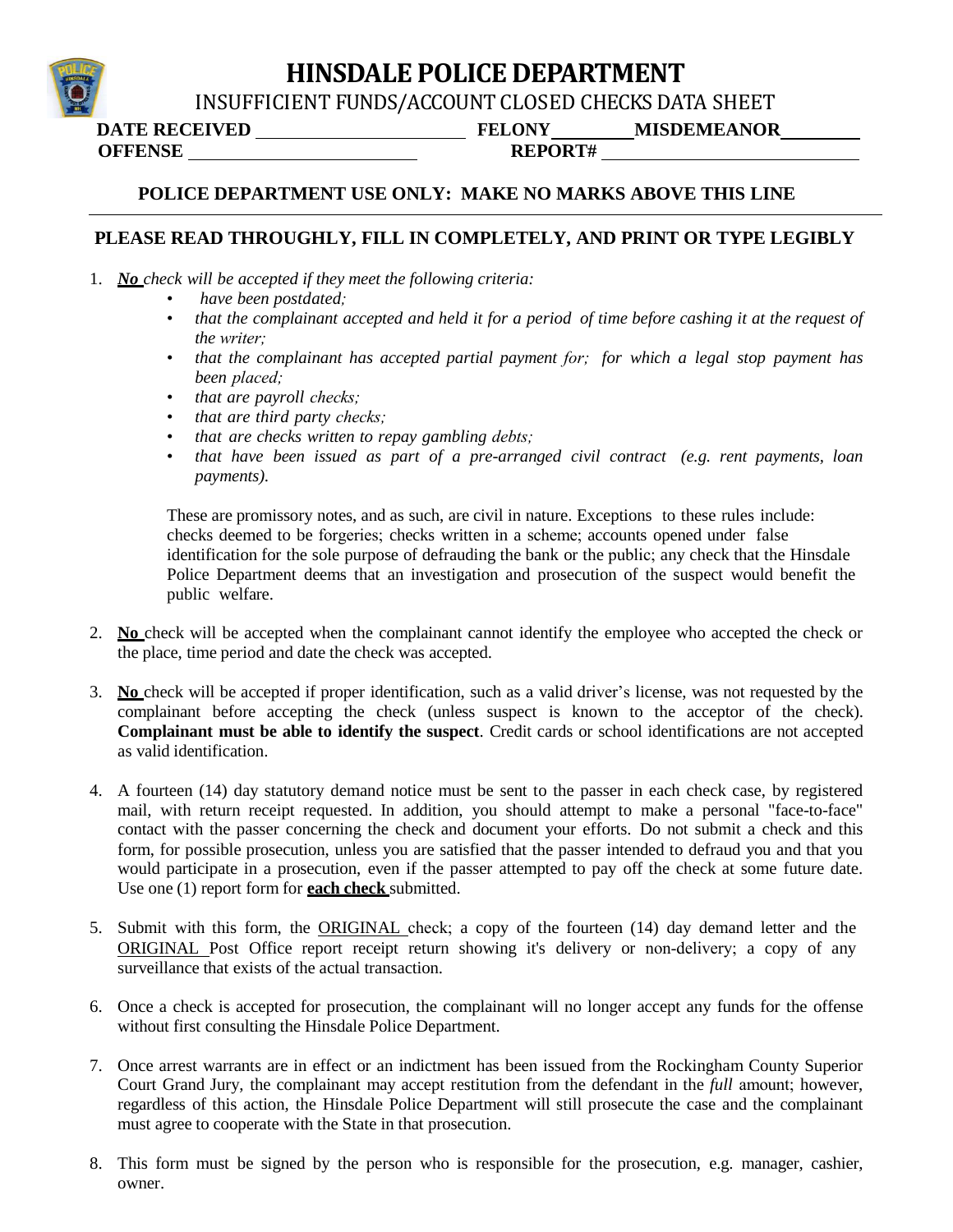

## **HINSDALE POLICE DEPARTMENT**  INSUFFICIENT FUNDS/ACCOUNT CLOSED CHECKS DATA SHEET

- 9. If you develop any questions in completing this form, please feel free to call for assistance at 336-5723.
- 10. Once completed, please call the Hinsdale Police Dispatch Center (603)336-7766 to arrange a police officer to retrieve this if within the town limits or drop it off with the on duty dispatcher between 7:00 am and 8:00 PM Monday thru Friday at the police department. Outside the town limits, mail to "Hinsdale Police Department, 10 Main Street P.O. Box 138, Hinsdale, NH 03451 - ATTN: "Chief of Police". Please include any surveillance available.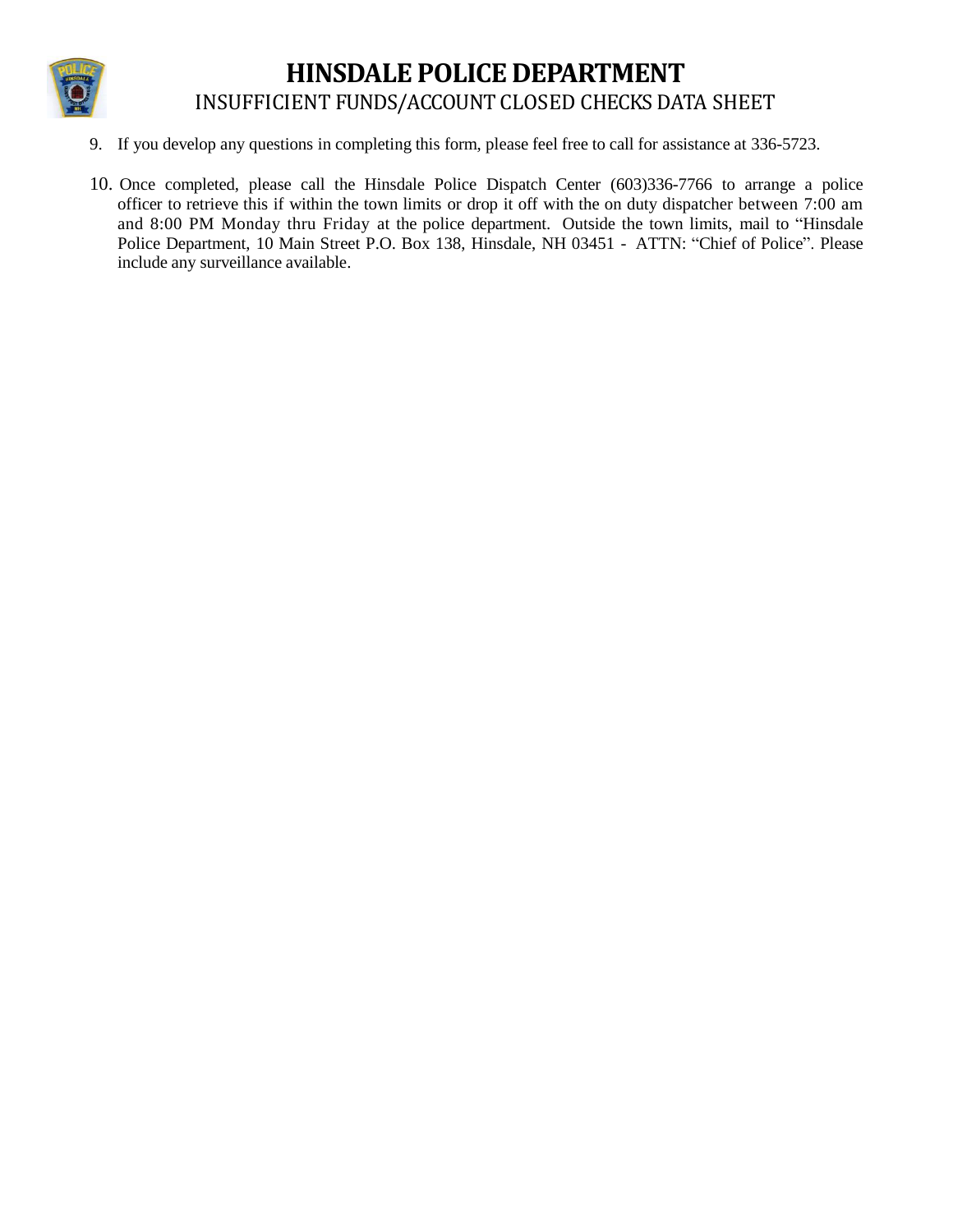

## **HINSDALE POLICE DEPARTMENT**

INSUFFICIENT FUNDS/ACCOUNT CLOSED CHECKS DATA SHEET

### **TO BE COMPLETED BY PERSON MAKING REPORT**

#### **PART I**

1. Please detail what steps you or your employees have taken to contact the suspect and/or recover your loss.

| <b>YES</b><br>N <sub>O</sub><br>Was the passer contacted?                                                                                                               |
|-------------------------------------------------------------------------------------------------------------------------------------------------------------------------|
| By what person?<br>When?                                                                                                                                                |
| Where?                                                                                                                                                                  |
| $YES \Box NO$<br>2. Has the passer attempted to make restitution?<br>If so, please detail:                                                                              |
| Have you successfully served a 14-day statutory bad check notice on the passer? Y N<br>If Yes, how: Certified mail or Personal Service? _______________________________ |
|                                                                                                                                                                         |
| Do you feel that you have exhausted your ability to collect this check? Y N                                                                                             |
| 3. Have you retained an attorney or turned this matter over to a collection agency in an attempt to<br>collect the check?<br>Y N                                        |
| If so, whom: $\sqrt{\frac{m}{m}}$                                                                                                                                       |

## **NOTE:**

Please indicate on the reverse side of this form, anything you feel would help in locating and prosecuting this person.

The decision whether or not to prosecute this individual will be made by the Hinsdale Police Department or a representative of the Cheshire County Attorney's Office, who will take into account numerous factors, including what evidence exists of intent to defraud and the availability of bank records.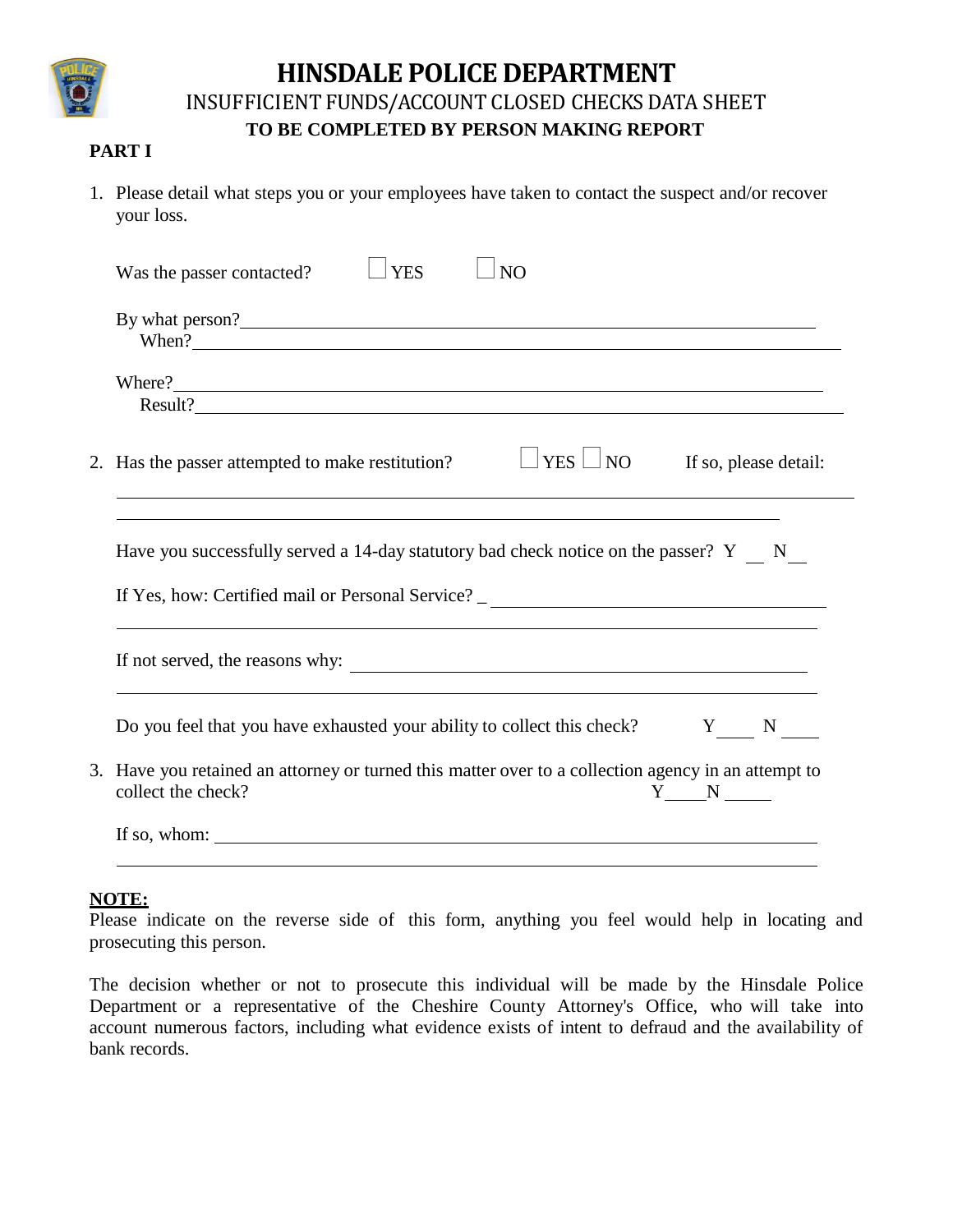# **HINSDALE POLICE DEPARTMENT**

INSUFFICIENT FUNDS/ACCOUNT CLOSED CHECKS DATA SHEET

**REPORT**

### **PART II**

|                                        |                                                                                                                                                                   | 1. Your Business Name: 2008. The Same State of the State of the State of the State of the State of the State of the State of the State of the State of the State of the State of the State of the State of the State of the St |  |  |  |
|----------------------------------------|-------------------------------------------------------------------------------------------------------------------------------------------------------------------|--------------------------------------------------------------------------------------------------------------------------------------------------------------------------------------------------------------------------------|--|--|--|
|                                        | 2. Business Address: Bus. Phone: Bus. Phone:                                                                                                                      |                                                                                                                                                                                                                                |  |  |  |
|                                        |                                                                                                                                                                   |                                                                                                                                                                                                                                |  |  |  |
|                                        |                                                                                                                                                                   |                                                                                                                                                                                                                                |  |  |  |
|                                        | DOB:                                                                                                                                                              |                                                                                                                                                                                                                                |  |  |  |
|                                        | 4. Full address of Business Branch, <b>place</b> where the check was accepted:                                                                                    |                                                                                                                                                                                                                                |  |  |  |
|                                        |                                                                                                                                                                   |                                                                                                                                                                                                                                |  |  |  |
| 6. Name of person who presented check: |                                                                                                                                                                   |                                                                                                                                                                                                                                |  |  |  |
|                                        | Please submit any surveillance of the transaction along with the package. If surveillance is not<br>available at the time, but exists, who is the contact person? |                                                                                                                                                                                                                                |  |  |  |
|                                        | <b>NAME</b>                                                                                                                                                       | CONTACT INFO                                                                                                                                                                                                                   |  |  |  |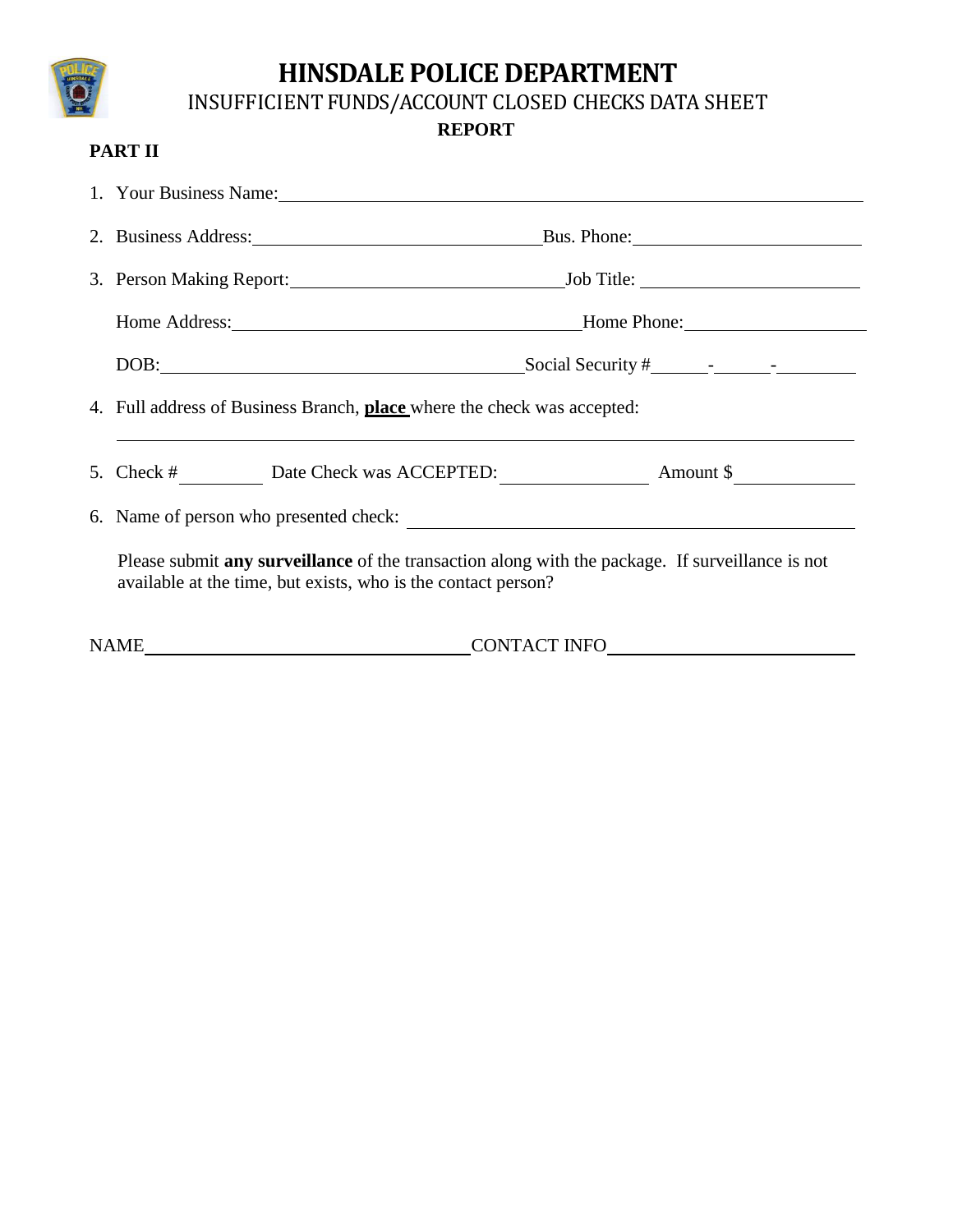

## **HINSDALE POLICE DEPARTMENT**  INSUFFICIENT FUNDS/ACCOUNT CLOSED CHECKS DATA SHEET **THE NEXT SECTION MUST BE COMPLETED BY PERSON WHO ACTUALLY TOOK THE CHECK:**

**========================================================================**

| 2. Your Home Phone: DOB: SSN:                                                    |  |  |  |  |  |
|----------------------------------------------------------------------------------|--|--|--|--|--|
|                                                                                  |  |  |  |  |  |
|                                                                                  |  |  |  |  |  |
| Name Given To You By Passer:                                                     |  |  |  |  |  |
|                                                                                  |  |  |  |  |  |
|                                                                                  |  |  |  |  |  |
| <b>Address of Passer:</b>                                                        |  |  |  |  |  |
| Phone Number Given To You by Passer Passer's Drivers License State:              |  |  |  |  |  |
| Other I.D. Used:                                                                 |  |  |  |  |  |
| 4. Description of automobile involved (if any):                                  |  |  |  |  |  |
| Make: _____________Model: ______________________Color: _________________________ |  |  |  |  |  |
| License Plate Number: State: State:                                              |  |  |  |  |  |

6. Name of other person(s) who witnessed the transaction and a phone number at which they can be reached: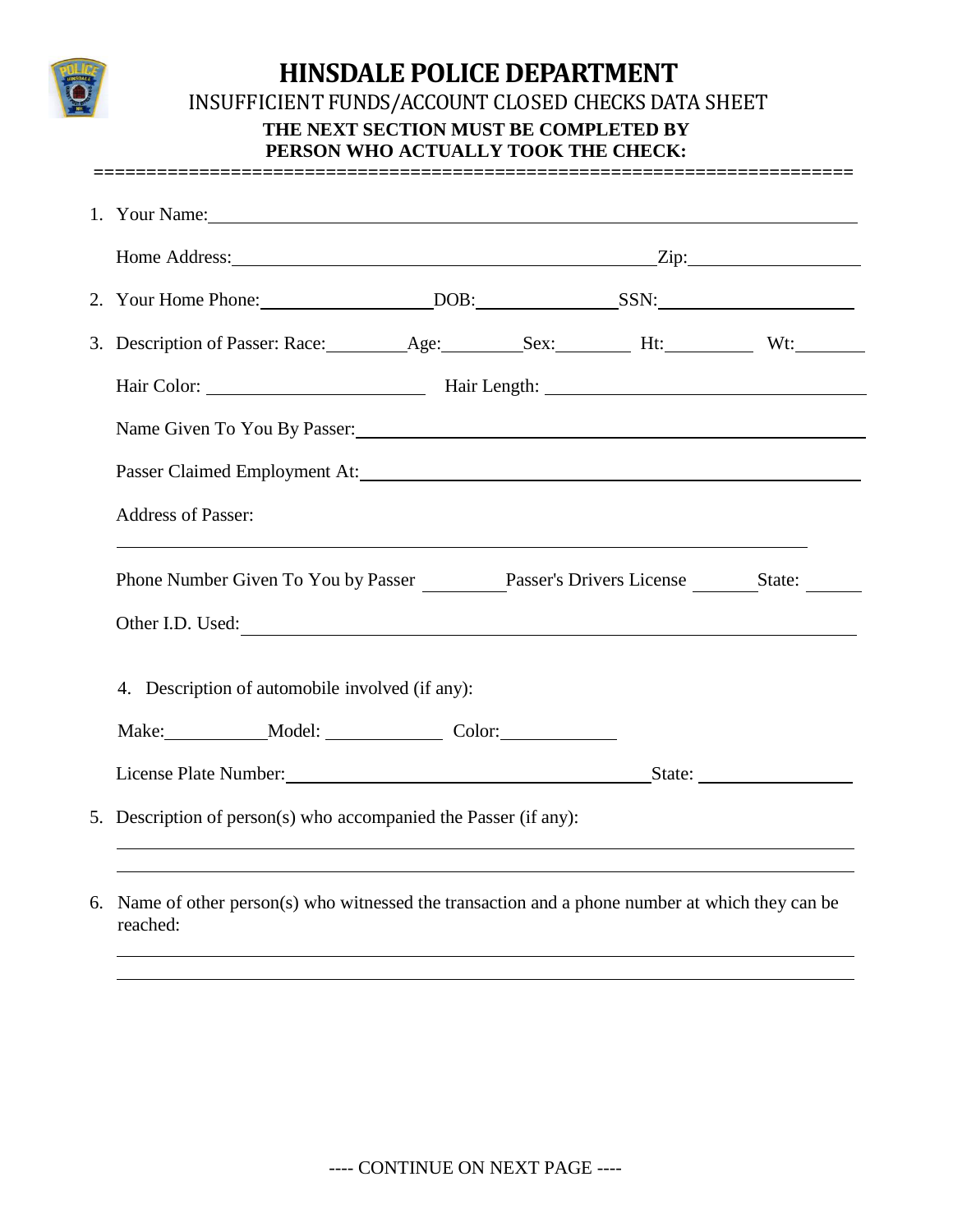| <b>HINSDALE POLICE DEPARTMENT</b><br>INSUFFICIENT FUNDS/ACCOUNT CLOSED CHECKS DATA SHEET<br>PLEASE CIRCLE THE PROPER RESPONSE:                                                                                    |  |  |  |  |
|-------------------------------------------------------------------------------------------------------------------------------------------------------------------------------------------------------------------|--|--|--|--|
| 1. Do you recall the transaction and/or what was purchased? YES _____ NO _____                                                                                                                                    |  |  |  |  |
| 2. Was the Passer known to you? YES_______ NO_______ If YES, how?<br>,我们也不会有什么。""我们的人,我们也不会有什么?""我们的人,我们也不会有什么?""我们的人,我们也不会有什么?""我们的人,我们也不会有什么?""我们的人                                                             |  |  |  |  |
| 3. As the person who accepted the check, can you identify the Passer? YES ______ NO _____                                                                                                                         |  |  |  |  |
| ,我们也不会有什么。""我们的人,我们也不会有什么?""我们的人,我们也不会有什么?""我们的人,我们也不会有什么?""我们的人,我们也不会有什么?""我们的人<br>4. What did the Passer obtain in exchange for the check? (a) Credit for a bill? YES __ NO___(c)<br>Cash? YES_______ NO_______ |  |  |  |  |
| Amount: (d) Services? YES NO (d) Merchandise? YES NO                                                                                                                                                              |  |  |  |  |
|                                                                                                                                                                                                                   |  |  |  |  |
|                                                                                                                                                                                                                   |  |  |  |  |
| 5. Was the check post dated and/or did the Passer ask you to hold the check to a future date?<br>YES NO                                                                                                           |  |  |  |  |
| 6. Did you see the Passer write the check and/or endorse the check? YES_______ NO______                                                                                                                           |  |  |  |  |
| 7. Did you initial, mark upon or write upon the check at the time you accepted it? YES____ NO___                                                                                                                  |  |  |  |  |
| If YES, what?                                                                                                                                                                                                     |  |  |  |  |
| 8. Your signature:<br>DATE:                                                                                                                                                                                       |  |  |  |  |